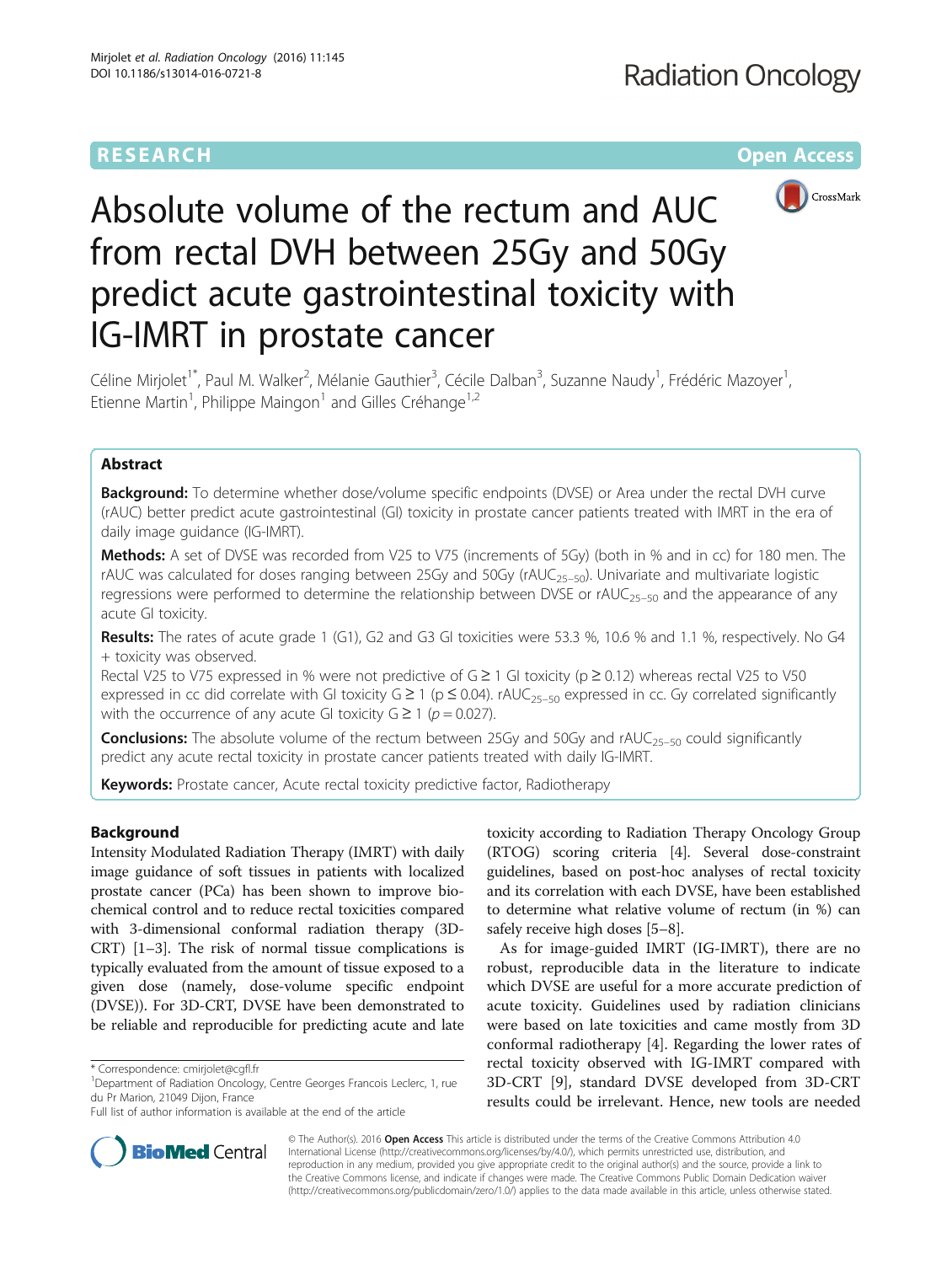for IG-IMRT to improve predictions for any grade of acute toxicity. The purpose of this study was to determine a new type of dose/volume parameter to predict any acute GI toxicity with daily IG-IMRT. This new parameter was determined by studying a set of several DVSE expressed in % and in cc. As the shape of the entire rectal DVH curve from low to high doses cannot be reflected by one single DVSE or even several DVSE, we also investigated the area under the rectum DVH curve (rAUC) as a challenger for predicting acute GI toxicity.

## **Methods**

## Selection of patients

We selected 180 men with at least eight visits for toxicity evaluations and with available DVH data. All of the men had localized PCa treated with daily IG-IMRT with curative intent.

Characteristics of patients are summarized in Table 1.

## IMRT

All patients first underwent a planning CT scan with 2.5 mm slice thickness in the supine position with knee and ankle supports. A rectal enema was given before the CT for each patient. They were asked to maintain the same degree of bladder filling during the simulation and treatment sessions. Critical normal-tissue structures were outlined by a radiation oncologist on each axial CT image. The rectum was defined as a cylindrical structure around the outer rectal wall and contoured from the ischial tuberosities to the rectosigmoid junction, identified in accordance with international guidelines by the level at which the GI tract narrows and diverges anteriorly from the rectum [[4, 10](#page-5-0)].

Intensity was modulated by dynamic multileaf collimation using the sliding window technique, as previously described by our group in this journal [[10](#page-5-0), [11](#page-5-0)]. Patients who underwent whole pelvic radiotherapy were excluded from this study. The median dose prescribed to the prostate PTV was 78Gy [74–80] at 2Gy per fraction and five fractions per week.

## IGRT

Daily on-line repositioning based on soft-tissues was performed for all the patients using either kV Cone Beam Computed Tomography or a 3D ultrasound system as described in detail elsewhere [[11, 12\]](#page-5-0).

## Dose/volume modeling for rectal toxicity

A set of standard DVSEs was tested: the volume of the rectum receiving from 25Gy to 75Gy (V25 to V75), expressed in percentages (%) and in cubic centimeters (cc).

|                                                    | $N = 180$        |  |  |  |
|----------------------------------------------------|------------------|--|--|--|
| Age (median [range]) years                         | 70.5 [49.6-84.9] |  |  |  |
| T stage-n (%)                                      |                  |  |  |  |
| T <sub>1c</sub>                                    | 57 (31.7 %)      |  |  |  |
| T <sub>2</sub> a                                   | 31 (17.2 %)      |  |  |  |
| T <sub>2</sub> b                                   | 37 (20.6 %)      |  |  |  |
| T <sub>2c</sub>                                    | 19 (10.6 %)      |  |  |  |
| T <sub>3</sub> a                                   | 30 (16.7 %)      |  |  |  |
| T <sub>3</sub> b                                   | $6(3.3\%)$       |  |  |  |
| PSA (ng/ml) (median [range])                       | 10 [0.8-99]      |  |  |  |
| Gleason score-n (%)                                |                  |  |  |  |
| $\leq 6$                                           | 103 (57.2 %)     |  |  |  |
| 7                                                  | 64 (35.6 %)      |  |  |  |
| $\geq 8$                                           | 13 (7.2 %)       |  |  |  |
| Risk groups-n (%)                                  |                  |  |  |  |
| Low risk                                           | 48 (26.7 %)      |  |  |  |
| Intermediate risk                                  | 68 (37.8 %)      |  |  |  |
| High risk                                          | 64 (35.6 %)      |  |  |  |
| Hormone therapy-n (%)                              |                  |  |  |  |
| Neoadjuvant                                        | 50 (27.8 %)      |  |  |  |
| Concomitant                                        | 69 (38.3 %)      |  |  |  |
| Adjuvant                                           | 70 (38.9 %)      |  |  |  |
| Radiotherapy: prostate dose (2Gy/fx <sup>a</sup> ) | 78 [70-80]       |  |  |  |
| Median [range]                                     |                  |  |  |  |
| TURP <sup>b</sup> -n (%)                           |                  |  |  |  |
| Yes                                                | 35 (19.7 %)      |  |  |  |
| No                                                 | 143 (80.3 %)     |  |  |  |
| Missing                                            | 2(1.1 %)         |  |  |  |

 $a$  fraction;  $b$  transurethral resection of the prostate

Calculation of the area under the rectum DVH curve (rAUC) In the second step, we calculated the area under the DVH curve between 25 and 50Gy for the rectum  $(rAUC_{25-50}).$ 

The respective rAUC, expressed in cc.Gy, were calculated every 5Gy in the following manner (Fig. [1\)](#page-2-0):

$$
rAUC_{doseX\text{-}X+5Gy=}5*V_{X+5Gy}+\ 2.5*\left(V_{XGy}\text{-}V_{X+5Gy}\right)
$$

For example (Fig. [1\)](#page-2-0):  $rAUC_{25-30} = 5 * V30 + 2.5 *$ (V25 ‐ V30)

Thus, rAUC<sub>25 - 50</sub> = rAUC<sub>25 - 30</sub> + rAUC<sub>30 - 35</sub> <sub>+ r</sub>AUC<sub>35</sub> - <sub>40</sub> +  $rAUC_{40-45}$  +  $rAUC_{45-50}$ 

## Follow-up and toxicity evaluation

Each patient was seen in our institution every week during the radiation therapy and at 3 months and 6 months

All patients

### Table 1 Characteristics of patients and treatments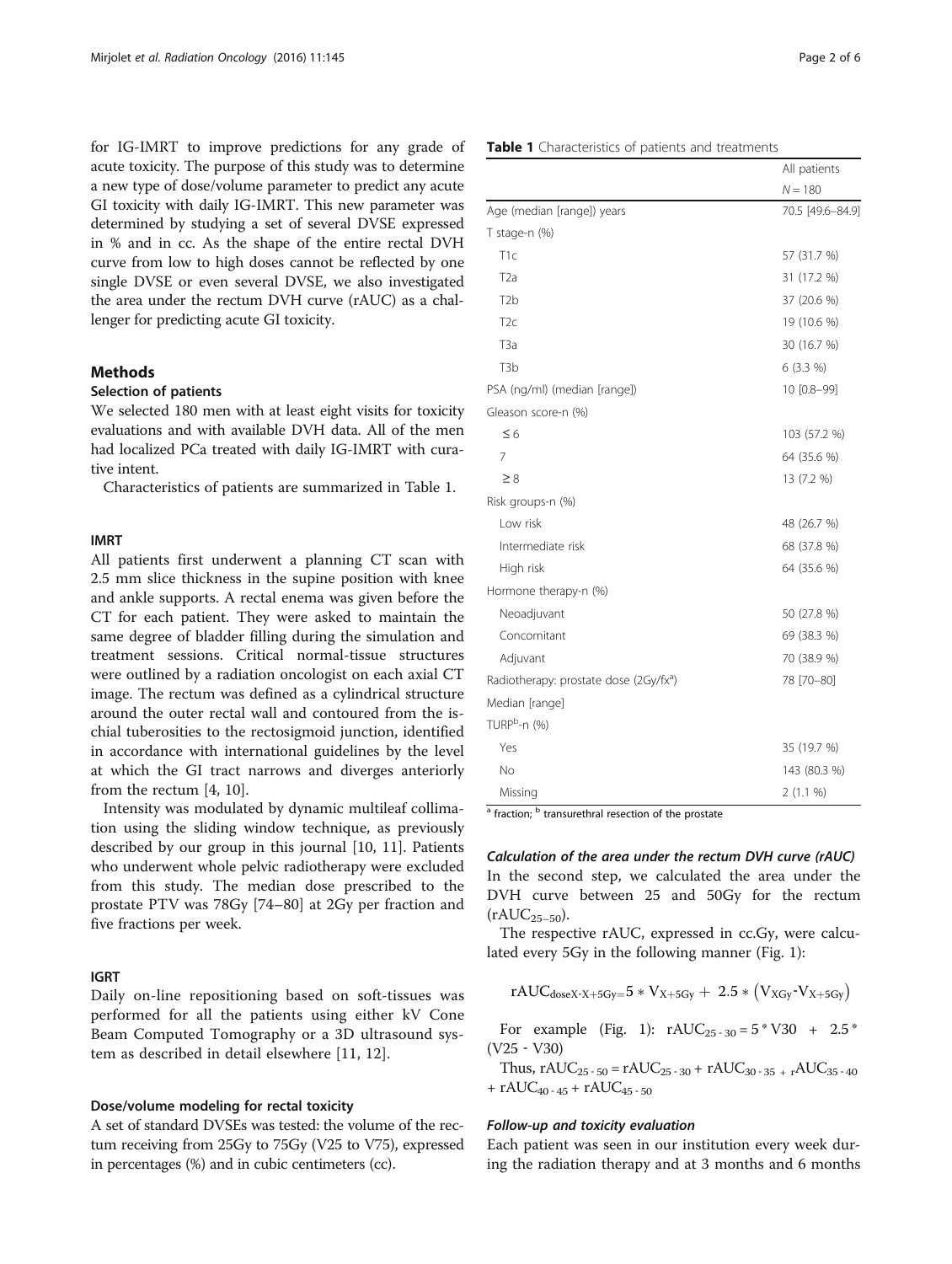<span id="page-2-0"></span>

thereafter. Acute toxicity was evaluated and scored using the Common Toxicity Criteria Adverse Events scales (CTCAE) version 3.0 weekly during each week of radiotherapy and 3 months after the completion of the radiotherapy. As acute toxicities can last for 3 months, we chose to extend our evaluation to 6 months. The worse GI toxicity (diarrhea, constipation, hemorrhoids, rectal hemorrhage, anal incontinence, proctitis and anitis) grade of each patient was analyzed.

### Statistical analyses

Mann–Whitney tests were used to determine the relationship between V25-V75, expressed in % and in cc or  $rAUC_{25-50}$  and the appearance of any acute GI toxicity  $(G \geq 1)$ .

The optimal  $rAUC_{25-50}$  cut-off value related to acute GI toxicity was determined using a ROC curve with Youden's index. Univariate and multivariate logistic regressions were used to describe the acute GI toxicity  $(G \ge 1)$  by estimating the Odds-Ratio and 95 % confidence interval (CI). The multivariate model included the optimal  $rAUC_{25-50}$ cut-off value and the adjustment parameters (age, transurethral resection of the prostate (TURP), hormone therapy and rectum volume). The multivariate model was internally validated using bootstrapping (170 replications).

All analyses were performed using Stata V13 software (StataCorp LP, College Station, TX). P values were twotailed and considered significant when less than 0.05.

## Results

#### Characterization of toxicity

We observed acute G1, G2 and G3 GI toxicity in 96 patients (53.3 %), 19 patients (10.6 %) and 2 patients (1.1 %), respectively. No G4 or G5 GI toxicity was observed. Among these toxicities, 35.8 % of patients had diarrhea (29.6 % G1 and 6.2 % G2) and 36.1 % of patients had proctitis (32.2 % G1, 3.3 % G2 and 0.6 % G3).

## Predictors of acute GI toxicity

The median volumes of the rectum in % and in cc receiving from 25Gy to 75Gy (increments of 5Gy) are presented in Table [2](#page-3-0).

In the univariate analysis of the entire patient population, we found no relationship between any rectal volume parameters expressed in % and any acute GI toxicity ≥ grade1 (*p* from 0.12 to 0.92) (Table [2\)](#page-3-0).

Conversely, when expressed in cc, all rectal volumes from V25 to V50 correlated significantly with acute GI toxicity  $G \ge 1$  (p from 0.018 to 0.045). Beyond 50Gy, no relationship was found between the volume of rectum expressed in cc and acute GI toxicity (from 55Gy to 75Gy, p-values ranged between 0.069 and 0.853) (Table [2\)](#page-3-0).

The  $rAUC_{25-50}$  calculated using the rectum volume expressed in cc correlated with any grade ≥1 acute GI toxicity ( $p = 0.028$ ) (Table [2](#page-3-0)) while the rAUC<sub>25–50</sub> calculated using rectum volume expressed in % did not correlate with any acute GI toxicity (data not shown).

Multivariate logistic regression, which included the variables age, hormone therapy, TURP and rectum volume (cc), was used. Among these variables, only rectum volume expressed in cc correlated significantly with acute GI toxicity ( $p = 0.041$ ). A Liu/Youden cutting method showed that patients with a  $rAUC_{25-50}$ 794 cc.Gy were more likely to develop acute GI toxicity with IG-IMRT ( $p = 0.020$ , [95 % CI: 1.16–5.46]) (Table [3](#page-4-0)). These results were validated by a bootstrapping method using 170 replications ( $p = 0.019$ ; [95 % CI: 1.16–5.42]).

## **Discussion**

One of the major limits of DVSE is that the DVH curve can reach V70 by different paths, meaning that doses delivered before or beyond this specific endpoint might differ considerably for the same V70. Given this, for the same volume of rectum receiving a high dose, one patient may have a greater rectal volume irradiated at lower doses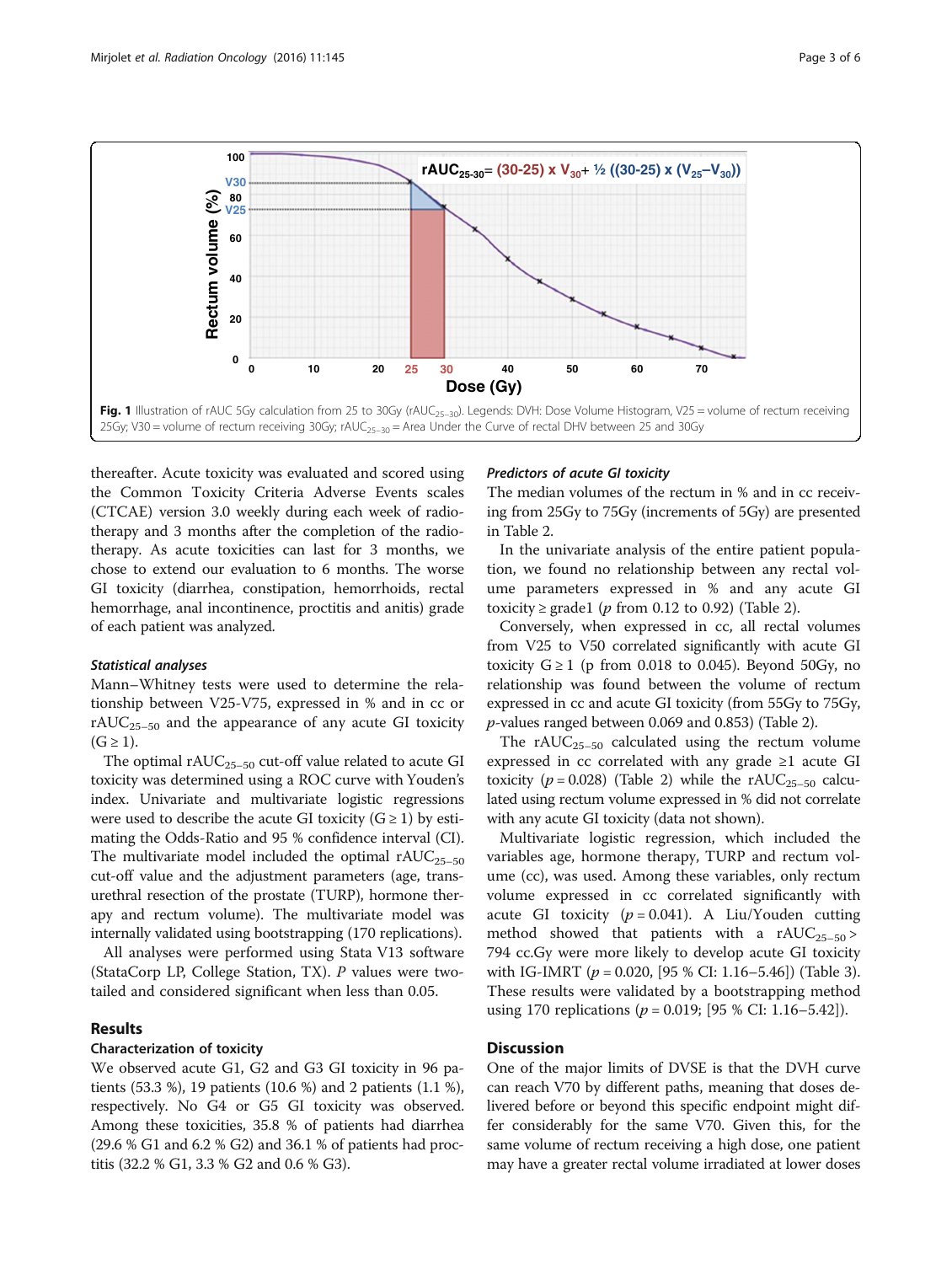<span id="page-3-0"></span>

| Table 2 Evaluation of relationship between DVSE and acute gastrointestinal toxicity using univariate logistic regression analysis |  |
|-----------------------------------------------------------------------------------------------------------------------------------|--|
|-----------------------------------------------------------------------------------------------------------------------------------|--|

| Median [range]                                | All patients         | Patients with acute toxicities $G^b = 0$ | Patients with acute toxicities $G \geq 1$ | $p$ -value |
|-----------------------------------------------|----------------------|------------------------------------------|-------------------------------------------|------------|
|                                               | $n = 180$            | $n = 63$                                 | $n = 117$                                 |            |
| Rectum volumes expressed in %                 |                      |                                          |                                           |            |
| $V25^a$                                       | 68 [27;100]          | 69.6 [27;100]                            | 67.7 [31.6;100]                           | 0.799      |
| V30                                           | 60.9 [24.2;100]      | 61.6 [24.2;100]                          | 60.7 [25.5;100]                           | 0.860      |
| V35                                           | 51.9 [21;100]        | 51.7 [21.8;99.6]                         | 52.1 [21;100]                             | 0.726      |
| V40                                           | 44 [17.6;96.7]       | 44.3 [19.7;85.3]                         | 43.9 [17.6;96.7]                          | 0.638      |
| V45                                           | 35.2 [13.1;82.2]     | 37.1 [15.5;62.8]                         | 34.8 [13.1;82.2]                          | 0.704      |
| V50                                           | 27.8 [8;74.6]        | 28.3 [9.3;52.9]                          | 27.7 [8;74.6]                             | 0.766      |
| V <sub>55</sub>                               | 22.4 [5.4;51.2]      | 23 [5.4;43.6]                            | 22.3 [6.1;51.2]                           | 0.875      |
| V60                                           | 17.2 [2.7;40.8]      | 17.6 [2.7;35.1]                          | 17 [3.4;40.8]                             | 0.918      |
| V65                                           | 11.8 [1;29.5]        | 12.6 [1;29.5]                            | 11.5 [1.2;26.5]                           | 0.582      |
| V70                                           | 7.3 [0;23.1]         | 7.8 [0;23.1]                             | 6.7 [0;19.8]                              | 0.217      |
| V75                                           | $0.9$ [0;11.4]       | $1.5$ [0;11.4]                           | $0.7$ [0;9.1]                             | 0.124      |
| Rectum volumes expressed in cc                |                      |                                          |                                           |            |
| V25                                           | 53.5 [20.1;223]      | 48.8 [20.1;114]                          | 57 [20.6;223]                             | 0.039      |
| V30                                           | 47.5 [19.5;180.2]    | 42.8 [19.5;99.8]                         | 50.9 [19.8;180.2]                         | 0.045      |
| V35                                           | 41.7 [16.7;150]      | 37.8 [16.7;86]                           | 42.6 [17.4;150]                           | 0.035      |
| V40                                           | 36.1 [11;120.8]      | 31.9 [11;79]                             | 37.4 [13.9;120.8]                         | 0.025      |
| V45                                           | 29.8 [8;101.9]       | 25.8 [8;69.1]                            | 31.6 [10.2;101.9]                         | 0.018      |
| V50                                           | 24.1 [5.9;77]        | 21.1 [5.9;58.1]                          | 25 [7.6;77]                               | 0.035      |
| V55                                           | 19 [4.4;56.4]        | 17.9 [4.4;47.8]                          | 19.7 [5.8;56.4]                           | 0.069      |
| V60                                           | 14.6 [2.4;43.6]      | 13.1 [2.4;36.3]                          | 15.2 [3.1;43.6]                           | 0.17       |
| V65                                           | 10.2 [0.9;36.8]      | 9.9 [0.9;28.7]                           | 11 [1.3;36.8]                             | 0.387      |
| V70                                           | 5.7 [0;29.5]         | 5.8 [0;20.2]                             | 5.7 [0;29.5]                              | 0.853      |
| V75                                           | $0.8$ [0;16.2]       | $0.9$ $[0;8]$                            | $0.6$ [0;16.2]                            | 0.232      |
| $r\mathsf{AUC}^{\mathsf{C}}_{25-50}$ (cc. Gy) | 972.5 [388.5;3305.3] | 835.7 [394.3;2008.8]                     | 1002.4 [388.5;3305.3]                     | 0.028      |

<sup>a</sup> Vx = volume of rectum receiving xGy; <sup>b</sup> Grade using CTC-AE V3.0 validated scale; <sup>c</sup> Area Under the Curve of rectal DHV between 25 and 50Gy

while another may have his rectum spared when evaluated according to the planning CT. For this reason, the QUANTEC recommended several DVSE in the context of dose escalation delivered using 3D conformational radiotherapy [\[4\]](#page-5-0). Recently, like us, Pederson et al. found a lack of any correlation between standard DVSE criteria and late GI or GU (genitourinary) toxicities, evaluated using RTOG and CTCAE V3.0 scales, induced by IMRT [[13](#page-5-0)]. The authors suggested adapting rectum DVH, which correlated with late toxicities induced by IMRT. A new parameter related to acute toxicity has yet to be developed.

A number of preliminary clinical studies on high-dose IMRT and/or high-dose IGRT, like ours, reported very low rates of acute GI toxicity. In routine practice with IG-IMRT, acute toxicity is much more frequent than late toxicity and most patients have grade 1 or 2 toxicity only, suggesting that it would be better to figure out what dose/volume parameters best predict any acute GI toxicity ( $n = 117$  in our series) rather than severe GI toxicity only. Although acute toxicities were prospectively

recorded in the follow-up of all of the patients, one limitation of our study arises from the retrospective design, with drawbacks related to the post hoc scoring of toxicity using version 3 of the CTC scale.

Even though toxicity was prospectively scored, one drawback of our retrospective analyses concerns the major differences in scoring systems in the literature. Patientreported outcomes may be more clinically relevant and we therefore suggest conducting a new prospective study that includes both physician- and patient-reported outcomes.

Nevertheless we found a lower rate of acute  $G \geq 2$  GI toxicity in our series (12 %), which was very similar to that observed by Kupelian et al. in 488 patients with daily IG-IMRT (11 % of G2 acute rectal toxicity) [[14](#page-5-0)] but lower than that observed by Wortel et al. in 260 patients treated with IMRT (29 % of  $G \ge 2$  acute rectal toxicity) [\[9](#page-5-0)]. These two studies used the RTOG toxicity scoring system. In another report, Singh et al. also confirmed less severe rectal symptoms with IGRT compared with non-IGRT [\[2](#page-5-0)].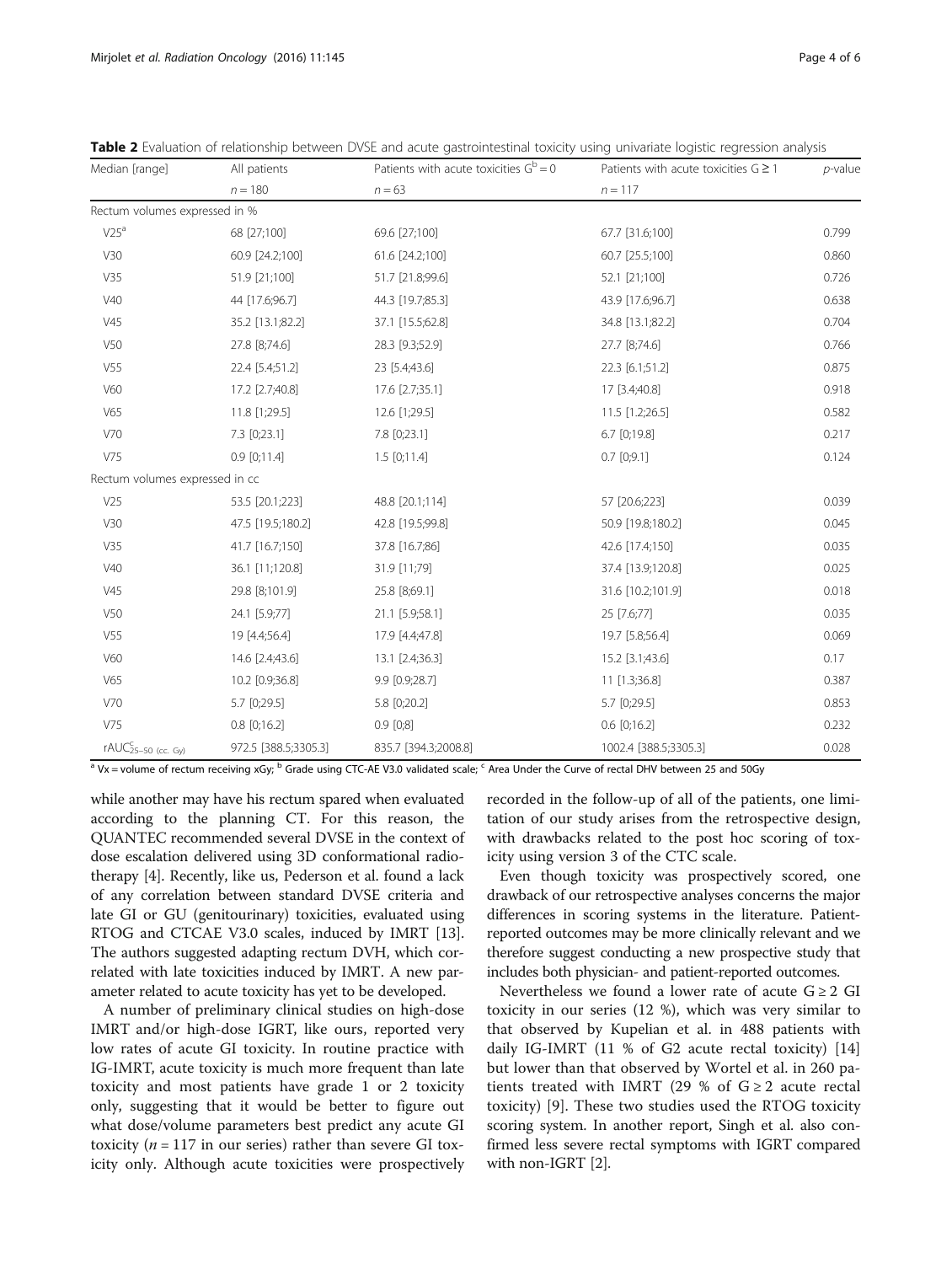|                              | Univariate analysis                            |                 |              | Multivariate analysis |                                        |      |             | Bootstrapping (170 rep) |              |            |
|------------------------------|------------------------------------------------|-----------------|--------------|-----------------------|----------------------------------------|------|-------------|-------------------------|--------------|------------|
|                              | Acute Gl <sup>a</sup> toxicity<br>$G \geq 1/N$ | OR <sup>c</sup> | 95 % Cld     | $p$ -value            | Acute GI toxicity G ≥ 1 / N<br>115/178 | OR   | 95 % CI     | $p$ -value              | 95 % CI      | $p$ -value |
| rAUC <sub>25-50</sub> rectum |                                                |                 |              |                       |                                        |      |             |                         |              |            |
| Liu/Youden cutting methods   |                                                |                 |              |                       |                                        |      |             |                         |              |            |
| $\epsilon$ =794 cc. Gy       | 29/59                                          |                 |              | 0.002                 | 28/58                                  |      |             | 0.020                   |              | 0.019      |
| > 794 cc.Gy                  | 88/121                                         | 2.76            | [1.44; 5.28] |                       | 87 / 120                               | 2.51 | [1.16;5.46] |                         | [1.16; 5.42] |            |
| Adjustment variables         |                                                |                 |              |                       |                                        |      |             |                         |              |            |
| Age                          |                                                |                 |              |                       |                                        |      |             |                         |              |            |
| < 70 years                   | 57/82                                          |                 |              | 0.247                 | 57/82                                  |      |             | 0.233                   |              | 0.226      |
| $>$ = 70 years               | 60/98                                          | 0.69            | [0.37;1.29]  |                       | 58 / 96                                | 0.67 | [0.35;1.29] |                         | [0.35;1.28]  |            |
| <b>TURP<sup>e</sup></b>      |                                                |                 |              |                       |                                        |      |             |                         |              |            |
| No                           | 95/143                                         |                 |              | 0.305                 | 95 / 143                               |      |             | 0.423                   |              | 0.459      |
| Yes                          | 20/35                                          | 0.67            | [0.32;1.43]  |                       | 20/35                                  | 0.72 | [0.33;1.59] |                         | [0.31;1.7]   |            |
| HT <sup>f</sup>              |                                                |                 |              |                       |                                        |      |             |                         |              |            |
| No                           | 65/104                                         |                 |              | 0.411                 | 64 / 103                               |      |             | 0.757                   |              | 0.755      |
| Yes                          | 52/76                                          | 1.3             | [0.7;2.43]   |                       | 51/75                                  | 1.11 | [0.57;2.16] |                         | [0.57;2.15]  |            |
| Rectum Volume (cc) per unit  |                                                | $\mathbf{1}$    |              | 0.041                 |                                        |      |             | 0.558                   |              | 0.570      |
|                              |                                                | 1.01            | [1;1.02]     |                       |                                        |      | [0.99;1.01] |                         | [0.99;1.01]  |            |

<span id="page-4-0"></span>**Table 3** Optimal rAUC<sub>25-50</sub> cut-off value related to acute GI toxicity Grade ≥ 1 determined using a ROC curve (multivariate logistic regression)

<sup>a</sup>gastrointestinal; <sup>b</sup>Area Under the Curve of rectal DHV between 25 and 50Gy, <sup>c</sup>odds ratio; <sup>d</sup>95 % confidence interval;<sup>e</sup> transurethral resection of the prostate; <sup>f</sup>hormonotherapy